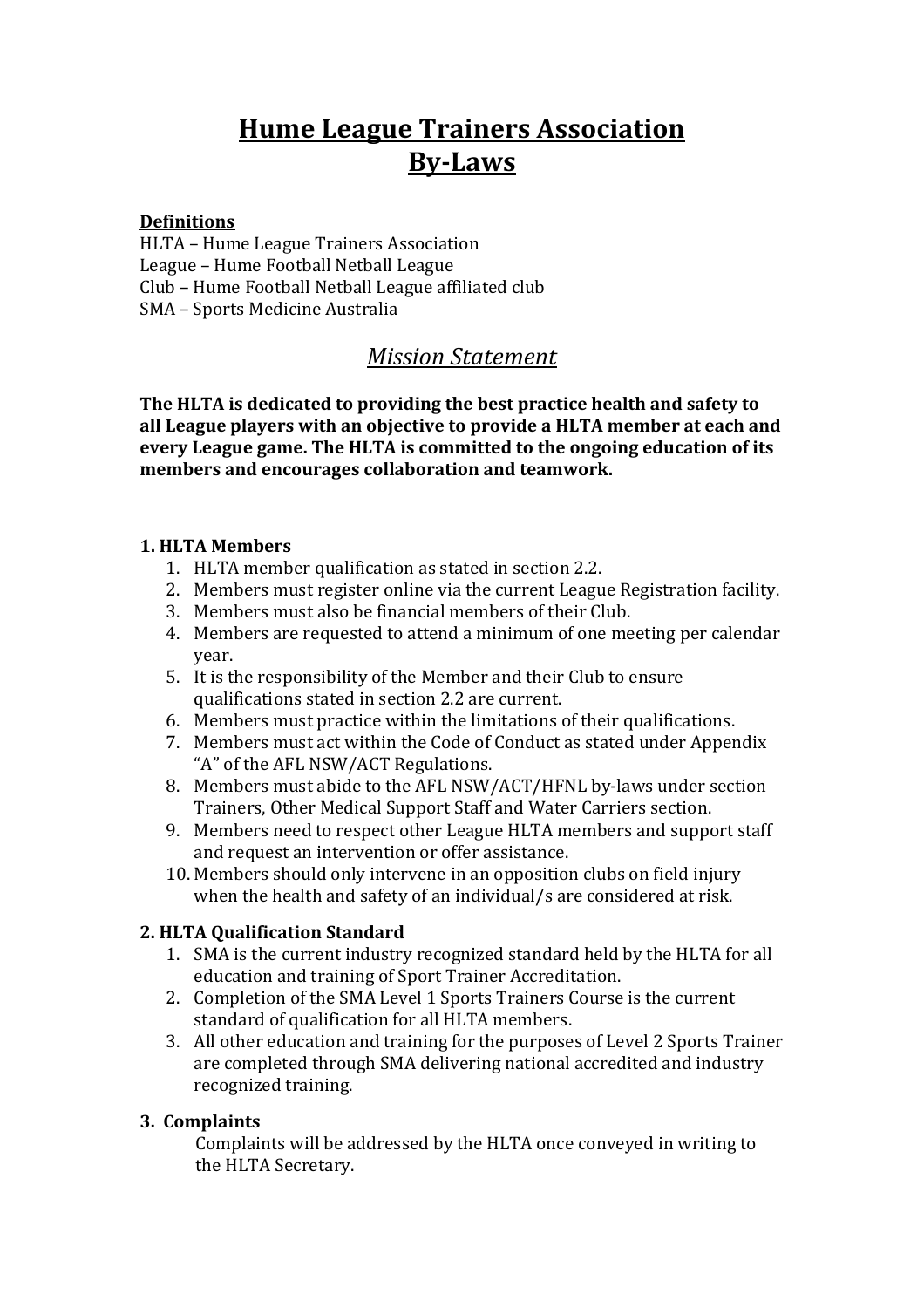#### **4. Uniform**

- 1. Members are to adhere to the Uniform standard as approved by the HLTA Sub-committee and ratified by the HFNL Board.
- 2. HLTA vests are to be worn by all on field/sideline HLTA members.
- 3. HLTA vests are to be worn by HLTA members only.
- 4. Uniforms should also consist of dark navy or black, pants or shorts and club uniform.
- 5. HFNL vest should always be visible and not obstructed by clothing worn over the top and secured adequately.
- 6. Uniforms should be kept neat and clean.
- 7. It will be the responsibility of individual clubs to replace uniforms that do not comply with standard.

## **5. League Gate Passes**

All HLTA members are entitled to a League gate pass once approved by the HLTA Executive.

#### **6. Clubs**

- 1. Each League Club is to ensure a HLTA member is present at every game played including trial matches.
- 2. Each Club is to ensure all HLTA members presiding at their games is fully qualified as per section 2.2.
- 3. Clubs are to ensure all players are serviced by HLTA members in relation to SMA Level 1 practices.
- 4. The HLTA uniform (vests) are the property of the Club and should be maintained and correctly issued to HLTA members only.
- 5. The Club is to properly service and maintain of all associated medical equipment used by HLTA members.
- 6. A Club unable to provide a HLTA member for any given game will be required to make the necessary arrangements to source a HLTA member by first contacting the opposing Club then, if unsuccessful, the HLTA Executive.

## **7. Correspondence**

- 1. Members are to provide their contact details to the HLTA Secretary for the purposes of correspondence pertaining to training and services.
- 2. The HLTA Executive will take all measures to provide up to date information and cannot be held accountable for members not receiving information.
- 3. All personal matters will be kept confidential.

#### **8. Reimbursement**

- 1. The League will reimburse the total cost of each SMA Level 1 course and/or reaccreditation directly to the associated HLTA member's Club on receipt of the related invoice. No payment will be made to personal accounts.
- 2. The League will reimburse the associated HLTA member Club travel, tape, medical materials and any other costs used during a Representative game.